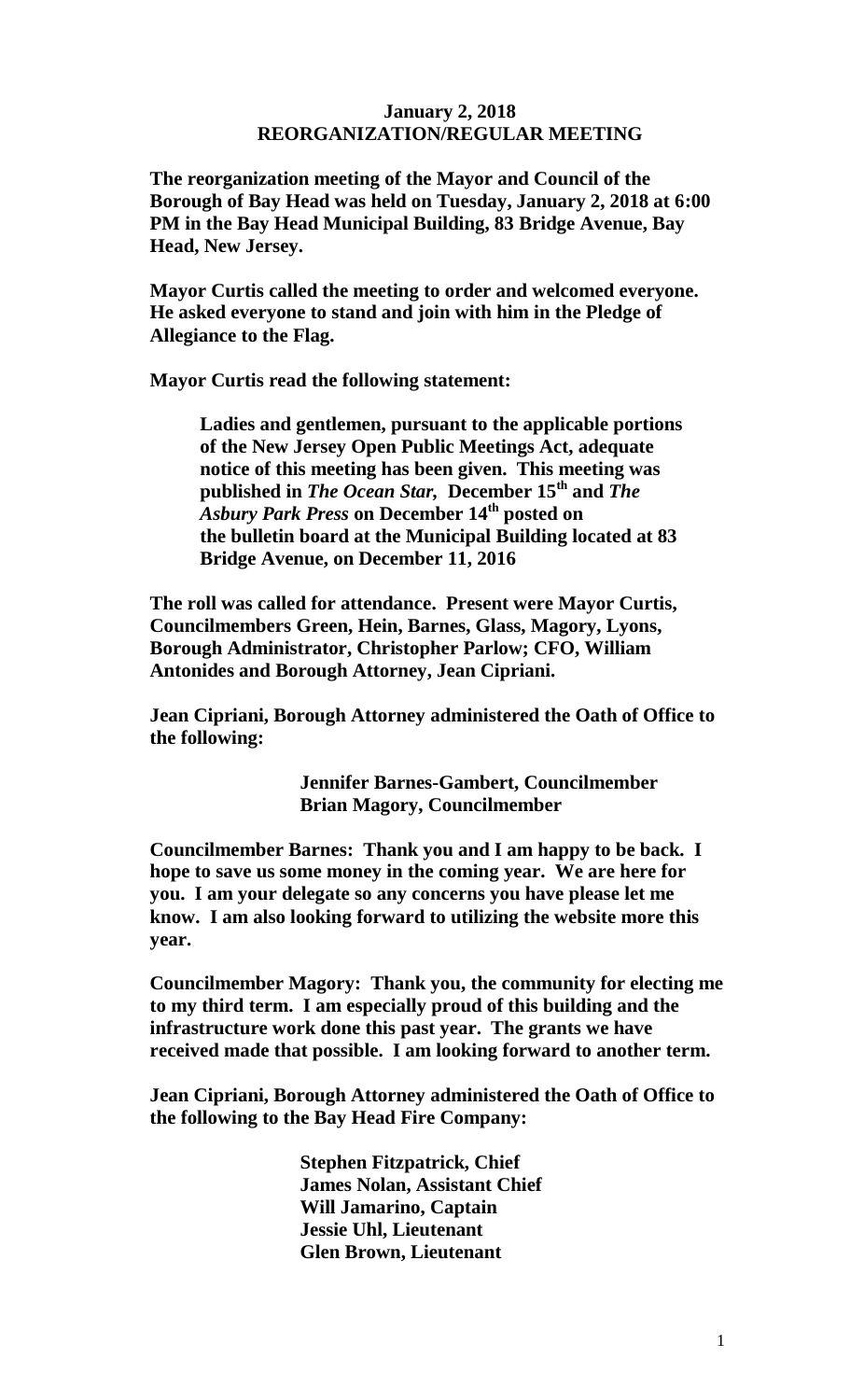**Councilmember Green moved to elect Councilmember Glass as Council President for the year 2018. This motion was seconded by Councilmember Hein and passed on roll call vote: YEAS: Green, Hein, Barnes, Glass, Magory, Lyons. NAYS: None.** 

**Mayor Curtis made the following appointments to Council Standing Committees for 2018. The first person is Chairman.**

| Parks, Grounds & Rec GREEN, Hein, Glass |                              |
|-----------------------------------------|------------------------------|
| <b>Legal and Planning</b>               | <b>BARNES, Lyons, Magory</b> |
| <b>Public Services</b>                  | <b>HEIN, Glass, Barnes</b>   |
| <b>Public Safety</b>                    | <b>GLASS, Lyons, Barnes</b>  |
| <b>Public Works</b>                     | <b>MAGORY, Green, Hein</b>   |
| <b>Finance</b>                          | <b>LYONS, Magory, Green</b>  |

**Councilmember Glass moved to approve Mayor's appointments of the 2018 Standing Committee and Chairpersons. This motion was seconded by Councilmember Green and passed on roll call vote: YES: Green, Hein, Barnes, Glass, Magory, Lyons. NAYS: None.**

**Mayor Curtis made the following appointments to the Planning Board:**

| <b>Class II</b>     | <b>Christopher Parlow</b> | <b>One Year term</b> |
|---------------------|---------------------------|----------------------|
| <b>Class IV</b>     | <b>Kathleen Tell</b>      | Four year term       |
| <b>Class IV</b>     | <b>Thomas S. Charlton</b> | Four year term       |
| <b>Alternate</b> #2 | <b>John Henry Morris</b>  | Two year term        |
| <b>Alternate #4</b> | <b>Richard McGoey</b>     | Two year term        |

**Councilmember Magory moved to appoint Councilmember Hein as Council's representative to the Planning Board. The motion was seconded by Councilmember Glass and passed on roll call vote: YEAS: Green, Hein, Barnes, Glass, Magory, Lyons. NAYS: None.**

**Mayor made the following appointments to the Environmental Commission:**

| <b>Carol Tassini</b>     | Two year term   |
|--------------------------|-----------------|
| <b>Heather Robertson</b> | Three year term |
| <b>Sharon Shaning</b>    | Three year term |

**Councilmember Green moved to approve Mayor's appointments to the Environmental Commission. The motion was seconded by Councilmember Hein and passed on roll call vote: YEAS: Green, Hein, Barnes, Glass, Magory, Lyons. NAYS: None.**

**Councilmember Glass moved to appoint Councilmember Green as Council's representative to the Environmental Commission. The motion was seconded by Councilmember Lyons and passed on roll call vote: YEAS: Green, Hein, Barnes, Glass, Magory, Lyons. NAYS: None.**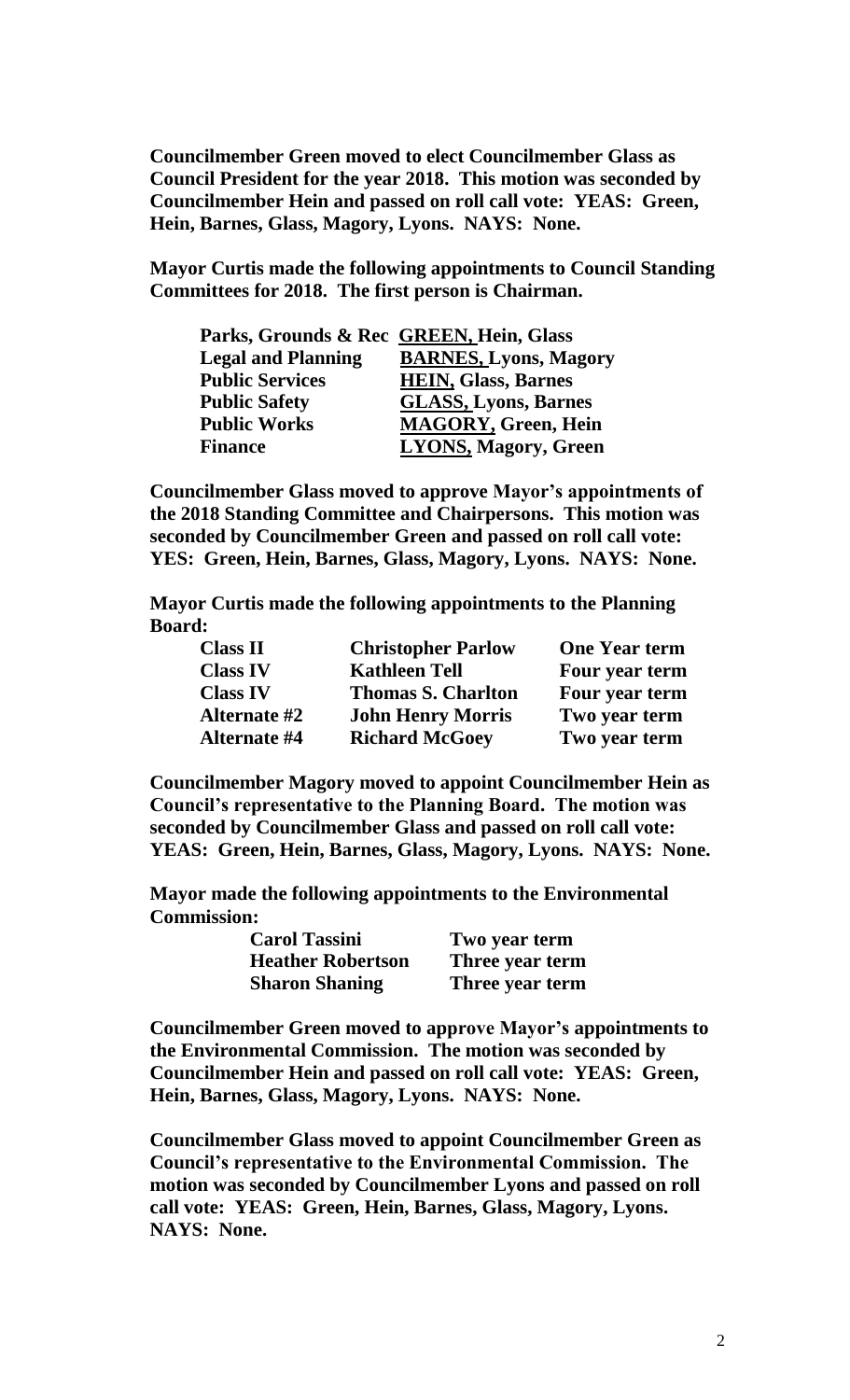**Councilmember Barnes moved to appoint Councilmember Hein as the Safety Coordinator. The motion was seconded by Councilmember Magory and passed on roll call vote: YEAS: Green, Hein, Barnes, Glass, Magory, Lyons.**

**Mayor Curtis made the following appointments to the following committees:**

**IT Committee – Councilmember Lyons, Barnes and Magory.**

**Quality of Life Committee – Stan Niedzwiecki and Beverly Furze**

**Mayor Curtis: I will hold off on the Beautification Committee. Councilmember Green will be checking to see if the existing members still want to serve and will also submit some new names to be added.**

**Councilmember Barnes moved to approve the regular minutes of December 4, 2017. The motion was seconded by Councilmember Magory and passed on roll call vote: YEAS: Hein, Barnes, Glass, Magory, Lyons. NAYS: None. Not Voting: Councilmember Green.**

**Mayor Curtis read the attached Proclamation proclaiming January 2018 as Radon Action Month.**

**Mayor Curtis called for Reports of Standing Committees.**

**Councilmember Green, Parks, Grounds and Recreation: 2017 was a very good year. We worked very closely with the Department of Public Works and are very grateful for the leadership of Brian Magory. We are hopeful, in terms of grounds, to look very seriously at Howe Field – it needs proper renovation. We will also be looking to preserving the limited open space such as Centennial Park for tennis, walking – just enjoy the open space. We are in the planning stages of our summer recreation program and feel some changes will be made though we have had much success in the past. We worked with the Beautification Committee and the Seaweeders on the Wini Applegate Garden – the cost of which was donated by the Seaweeders. We also had the task of bring this building alive and close to nature. I am hopeful that the Quality of Life Committee could be expanded this year – that is why we live here in Bay Head. Each resident has a vested interest in that. We are hopeful to find solutions to any issues that exist.** 

**Councilmember Hein, Public Services, read the Zoning Officer and Construction Official reports for the month of December. Copies of the report are attached to these minutes.**

**An update on the west side of Clayton Avenue – the poles have been moved and JCP&L have moved their wires. Verizon still has to move their wires then the old poles will be removed. They are really close to finishing the**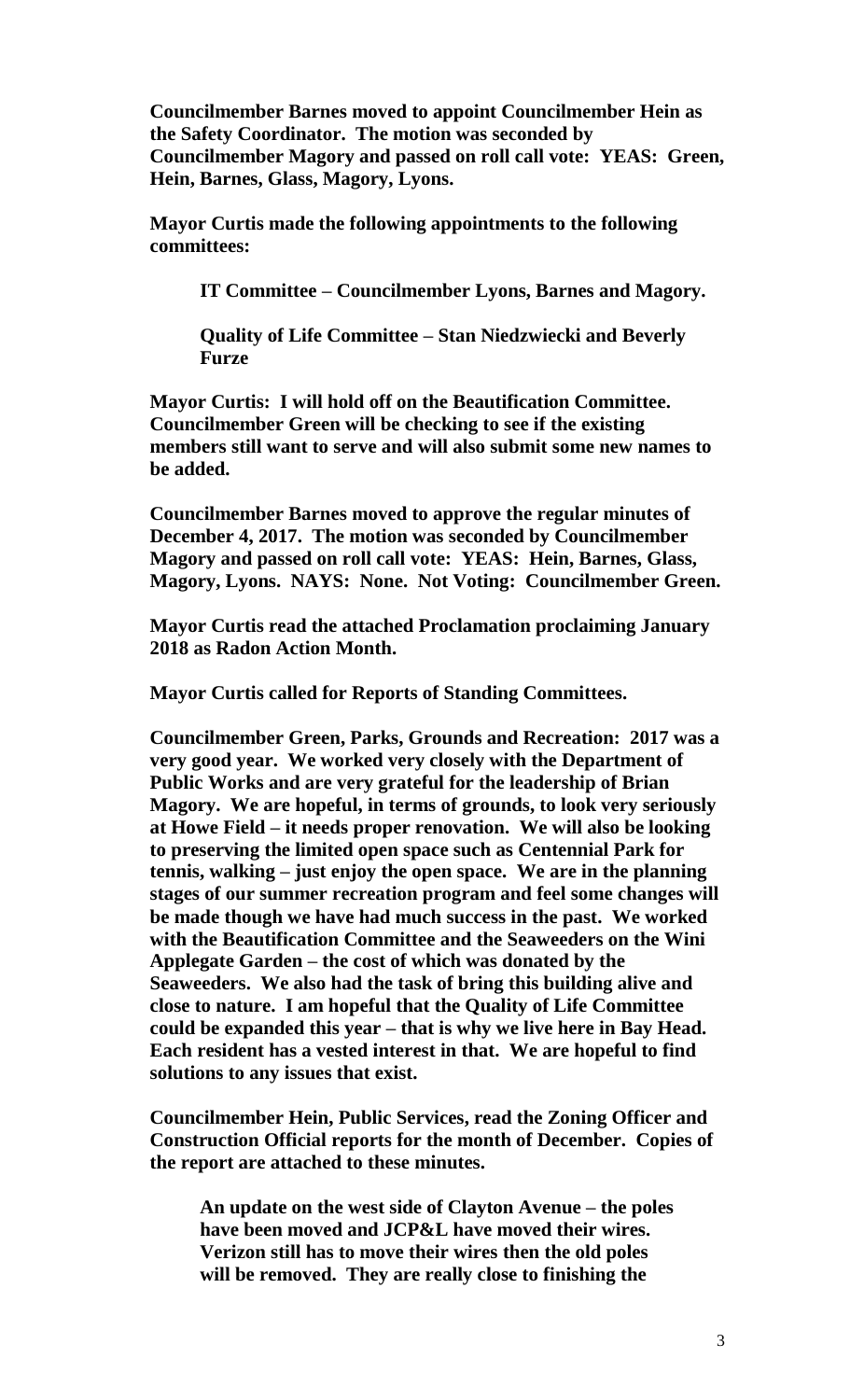**project but are being held up with the weather.**

**I have Radon test kits. We are not in a high risk zone but the test is free. I would encourage you to do it – it is a very simple process. The results will only be submitted to you.**

**Councilmember Lyons: Have there been any incidents of radon found in Bay Head? I know it is required before a closing in north Jersey.**

**Councilmember Hein: I don't know of any – we are in the yellow zone which is low. If you do have a problem the DEP website has links to vendors you can contact.**

**Councilmember Barnes, Legal and Planning: I hope to have the DART group come out again in February or March. They will give us an update about the opioid problem in Ocean County An ordinance concerning marijuana is on the agenda tonight for introduction. It will ban the selling within the borders of the Borough of Bay Head. The position we are taking is that the Federal law trumps the State. We are working on ordinances concerning drones, urinating in public and house numbers. The vendor ordinance is also being reviewed. We are working on wording to be placed on the website to gather your opinions as to vendors and issues on East Avenue.**

**Councilmember Green: Don't we have something on the books about urinating in public?**

**Chief Hoffman: It falls under unlawful acts. We just need to tighten it up – other Boroughs have it.**

**Councilmember Green: Is there any data on that – do they show up? Do they pay?**

**Councilmember Green: I am confused about the number on houses.**

**Councilmember Barnes: There is an existing ordinance but it needs to be cleaned up. It needs to state the size of the numbers and the placement on the property.**

**Councilmember Green: What are the issues on East Avenue?**

**Councilmember Barnes: The poll would have to do with the markings and signs.**

**Councilmember Green: How do you guarantee that the person completing the poll is a resident and we are hearing their comment?**

**Councilmember Hein: Can't we request an address.**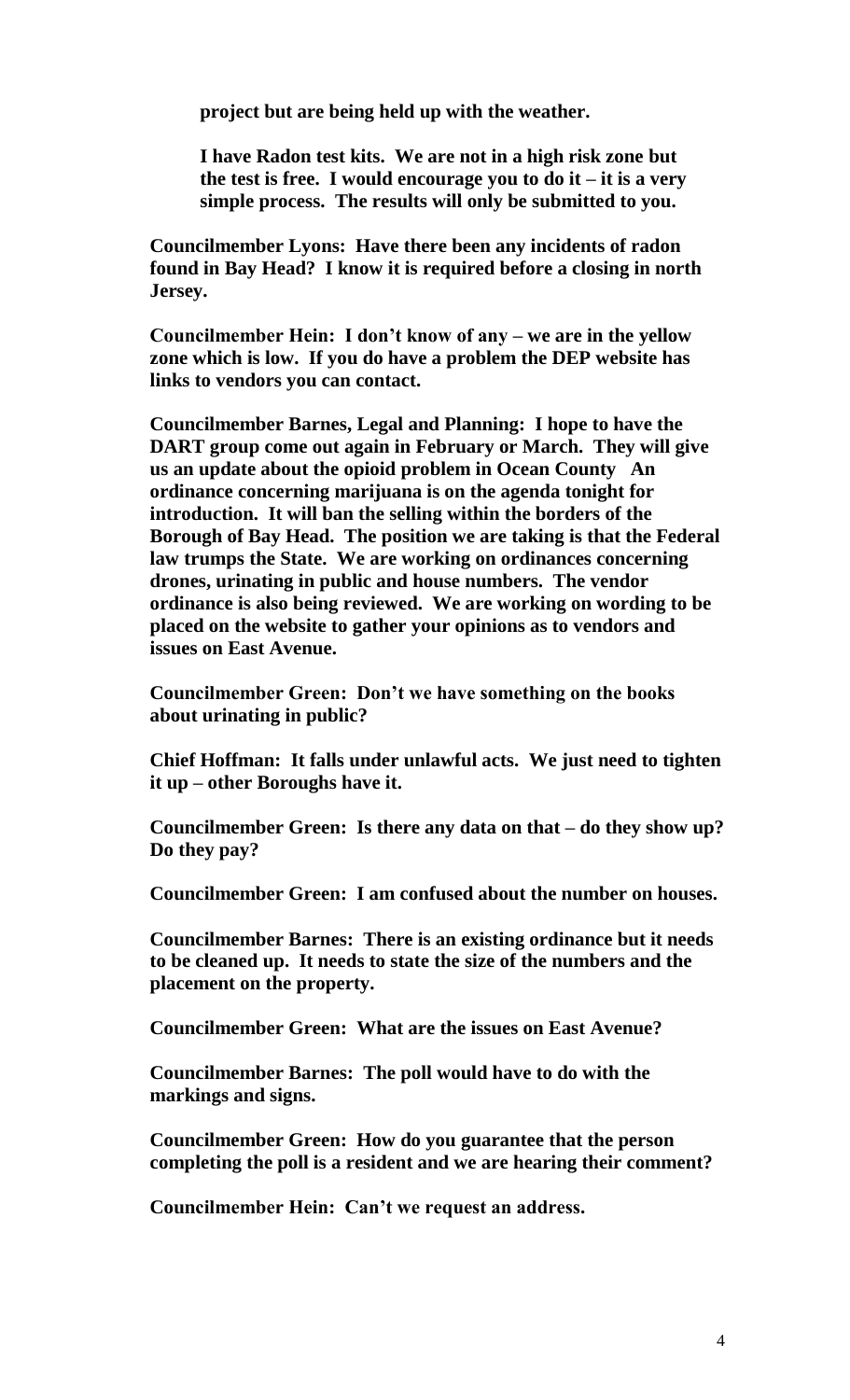**Councilmember Lyons: I think you may be mistaken as to what the website can do as far as surveys. I feel it is best to get out in the community and talk to people.**

**Councilmember Barnes: I agree but the website is an option. Councilmember Glass: I received many emails as to the vendor ordinance and East Avenue, only one didn't give their address.**

**Mayor Curtis: Jean, could you explain the ordinance for introduction tonight.**

**Ms. Cipriani: The law currently in effect in New Jersey covers the dispensary of medical marijuana. The general statement made by the governor elect, which we have not seen, is for recreational use. Once we have the State law you may have to amend the ordinance going forward. The sale of alcohol is heavily regulated. There are a lot of unknowns at this time concerning the sale of marijuana.**

**Councilmember Glass, Public Safety, read the Police, OEM and Code Enforcement report for the month of December. A copy of the report is attached to these minutes.**

**OEM Tip of the Month: Get Ready! Winter Storms and Extreme Cold:**

**Most of the United States is at risk for winter storms. Severe storms can cause dangerous or lift-threatening conditions. The dangers include blinding wind-driven snow, extreme cold, ice road conditions, avalanches, and downed trees and power lines. It's important to prepare before the winter storm season.**

**Councilmember Magory, Public Works: We received our new snow plow truck just in time for our winter season. The old dump truck will be put up for auction by Chris Parlow, Borough Administrator.** 

**We will be going out to bid to resurface five streets and install handicapped sidewalk access on Clayton Avenue. All of these projects will be paid with grants we have received. The comfort station is closed for the season because there is no heat.** 

**The Recycle Center is back up and running. Public Works has started brining the roads prior to a snow fall and it seems to work. Other improvements have been made at Public Works, that you won't see but are to keep the equipment up and running.**

**Councilmember Lyons, Finance: I will start with IT. A draft agenda will be posted on the website on Friday prior to the Council meeting on Monday. Christopher Parlow had the one for this meeting posted. This is a great step forward in letting our residents know what is to be discussed. Please call me if you have comments on the website.**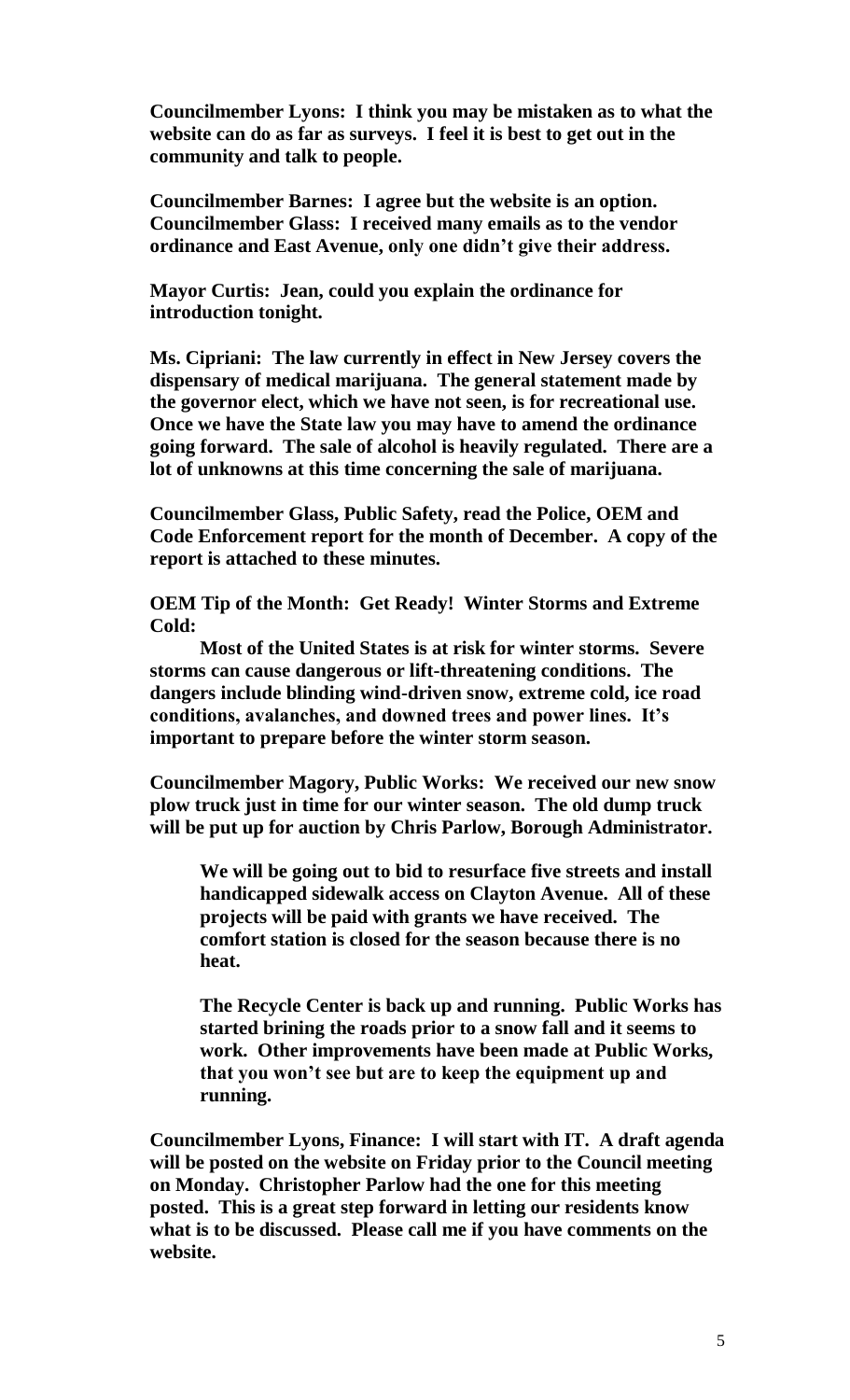**Finance: We would have turned the page on 2017 but with the State extending tax payments to 12-31-17 we have had to keep our books open. This is delaying our process to move into 2018.**

**Councilmember Lyons introduced Bill Antonides, CFO.**

**Mr. Antonides: The Governor required all towns to keep their books open but we are hopefully we can close them after Friday. We started our 2017 Budget process in September and are hopeful to complete it with maybe one more Finance meeting. The State went to a new electronic system for submitting budgets this year. Last year we introduced in February which I am not sure the State will be ready to receive even though we will be ready to submit. We are still on target to pay down this building in ten years.**

**Councilmember Lyons: We are hopeful to share the 2018 Budget with you in February.**

**Councilmember Green: Under IT – I was wondering if it would be possible to have our meetings broadcasted.**

**Councilmember Magory: It would require addition cameras – it is a whole separate project.**

**Councilmember Lyons: It can be costly. If that is something the citizens think is important we could look into it.**

**Christopher Parlow, Borough Administrator: Thanks to everyone for welcoming me to Borough Hall. There is no shortage of topics to deal with. I am dealing with grants, GovPilot and an eminent domain case.**

**JCP&L has hired a tree trimming company so please be aware of that.**

**Posting of concerns will be up within the next two weeks on the website through GovPilot. I am looking forward to seeing it up and working because I haven't worked with it before. Just know you can still call us.**

**Tomorrow I will be attending Safe Sidewalks Grant meeting in Trenton at the Department of Transportation.**

**Mayor Curtis: Our agenda is set by ordinance. We are looking to amend it. I will be meeting with Council Members to discuss.**

**Councilmember Green introduced Dan Paulus, Chairman of the Environmental Commission.**

**Mr. Paulus: The 2017 Annual Report was submitted at the last meeting. I just want to let everyone know that we meet the 2nd Tuesday of each month at 5:30 pm here. We act on coordinating and investigating issues which are passed on to Council. We focus on**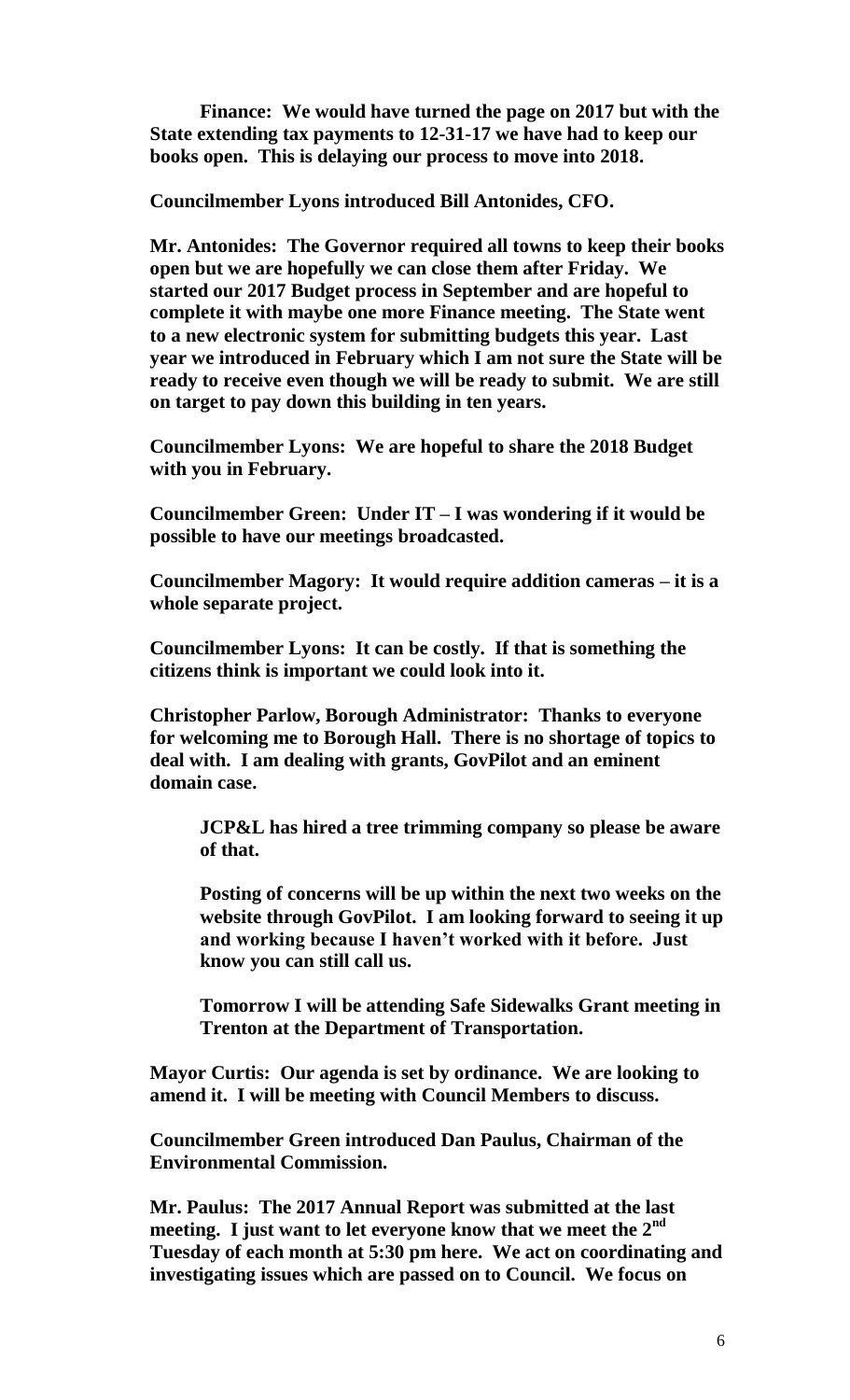**recycling but are limited as to what the County accepts. We are looking at ways to keep things out of the landfill. We started recycling tennis balls this year. We work at public outreach and education. This year we also had a bike tour of the Borough. We also have a link on the Borough website.**

**Mayor Curtis called for Ordinance, First Reading.**

**Councilmember Barnes offered Ordinance 2018-01 entitled:**

**AN ORDINANCE OF THE BOROUGH OF BAY HEAD, COUNTY OF OCEAN, STATE OF NEW JERSEY, PROHIBITING APPROVAL OF APPLICATIONS WITHIN THE BOROUGH OF BAY HEAD THAT REQUIRE BOROUGH GOVERNMENT APPROVAL WHICH ARE VIOLATIVE OF FEDERAL LAW AND AMENDING CHAPTER 147 SO AS TO PROHIBIT SALE OR DISPENSING OF MARIJUANA OR ANY CANNABIS-BASED PRODUCTS**

**Councilmember Barnes moved this ordinance on first reading, which motion was seconded by Councilmember Hein.**

**The motion passed on roll call vote. YEAS: Green, Hein, Barnes, Glass, Magory, Lyons. NAYS: None. A copy of this ordinance is attached to these minutes.**

**Mayor Curtis called for New Business and Resolutions.**

**Councilmember Hein: The radon test kits can be picked up at Borough Hall from the Clerk.**

**The following resolutions were presented as a consent agenda by Mayor Curtis:**

**Resolution 2018-01 appointing Jean L. Cipriani, Esq. as Municipal Attorney.**

**Resolution 2018-02 appointing Robert A. Hulsart as Municipal Auditor.**

**Resolution 2018-03 appointing Jeffrey R. Surenian, Esq. as Special Counsel, COAH.**

**Resolution 2018-04 appointing Bonnie Peterson, Esq. as Municipal Prosecutor.**

**Resolution 2018-05 appointing Victoria R. Emanuele, Esq. as Alternate Prosecutor.**

**Resolution 2018-06 providing dates of Borough Council meetings and designating official newspapers.**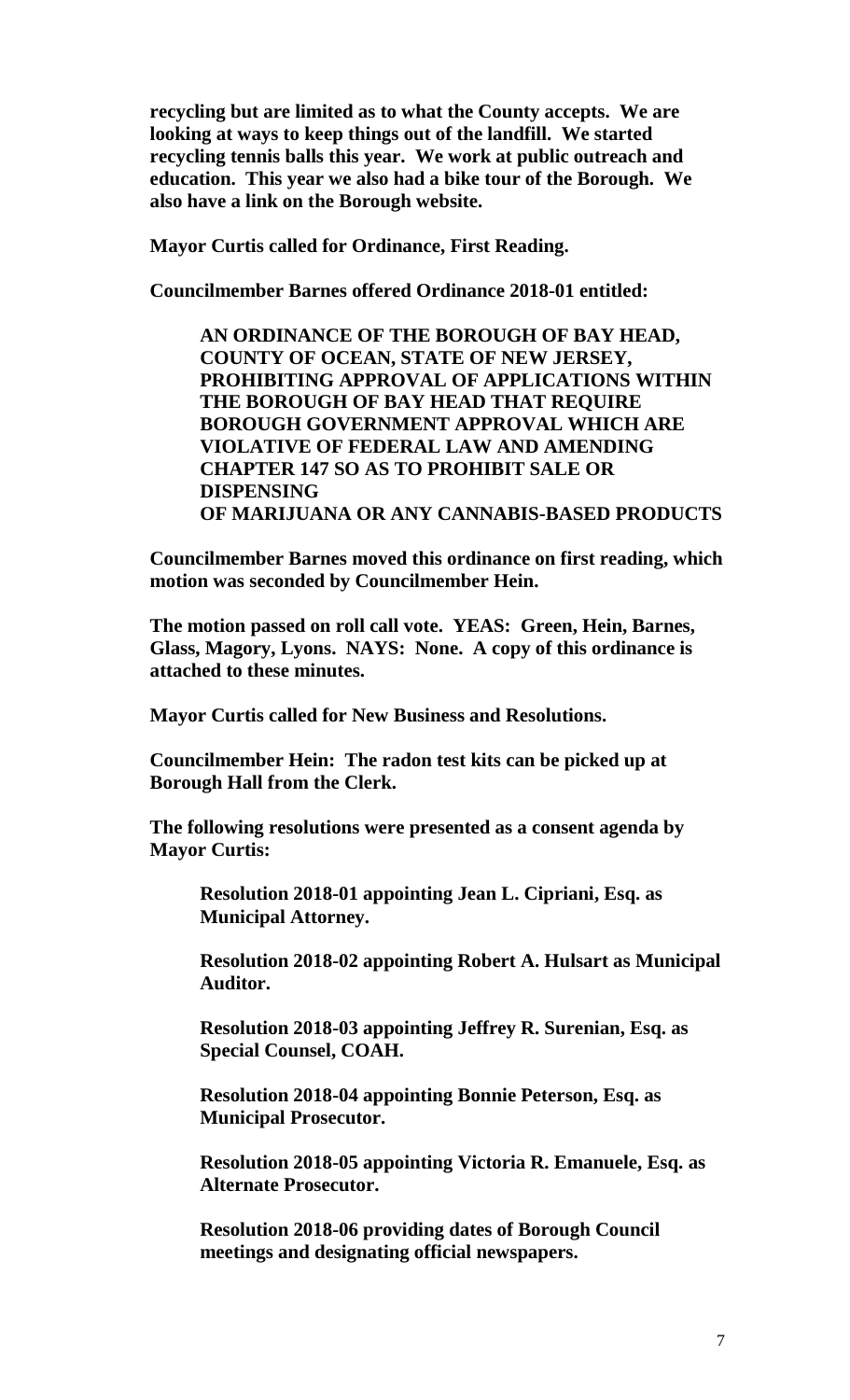**Resolution 2018-07 fixing the rate of interest to be charged on delinquent taxes or assessments.**

**Resolution 2018-08 appointing Municipal Search Officers.**

**Resolution 2018-09 authorizing the Tax Assessor to file an assessor's appeal to correct certain errors made on assessments.**

**Resolution 2018-10 authorizing certain people to sign Borough checks.**

**Resolution 2018-11 approving the Cash Management Plan of the Borough of Bay Head.**

**Resolution 2018-12 authorizing cancellation of minimal balances and overpayments.**

**Resolution 2018-13 authorizing the cancellation of miscellaneous charges and outstanding checks.**

**Resolution 2018-14 permitting Pre-Payment of certain items.**

**Resolution 2018-15 approving Temporary Budget for 2018.**

**Resolution 2018-16 appointing Roberta A. Burze, Esq. as Public Defender.**

**Resolution 2018-17 appointing Carmine R Villani, Esq. as Alternate Public Defender.**

**Resolution 2018-18 amending Resolution 2017-121 providing for payment of salaries and compensation of Borough Officials and Employees for 2018.**

**Resolution 2018-19 appointing Joy Bragen-Edly as Recycling Coordinator.**

**Resolution 2018-20 authorizing the execution of a Shared Services Agreement between the Borough of Bay Head and the Township of Freehold for Information Technology Services.**

**Resolution 2018-21 appointing John R. LeCompte, Engineer.**

**Resolution 2018-22 providing for salaries and compensation of the Police Chief, William Hoffman for 2018.**

**Resolution 2018-23 providing for salaries and compensation of the Police Department of the Borough of Bay Head for 2018.**

**Resolution 2017-24 authorizing the execution of a contract with John Neary for Animal Control Services for the Borough of Bay Head.**